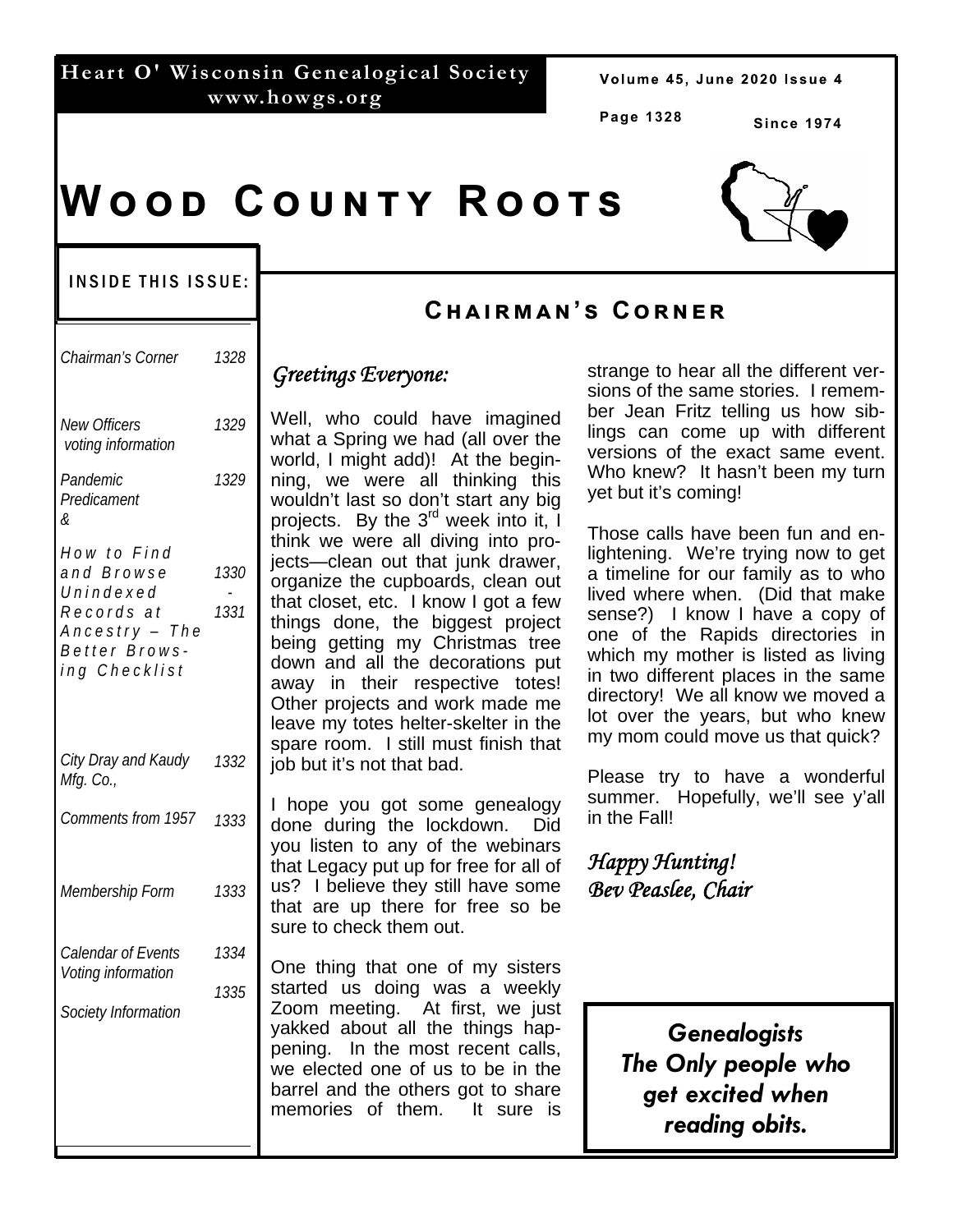### **Oඎඎඑඋඍකඛ**

 Officers were voted in at the end of last year to take us on into the new year. Please help the officers out in any way that you can. Our society is only as strong as its members.

Chairman: Bev Peaslee

Vice Chairman: Wayne Peters

Secretary: Sue Miller & Myra Sweet

Treasurer: Tina Krummel

Trustee: Flores Gumz

### **Dues!**

 It's that time of year again—your annual dues are payable now. Our membership year runs from August 1 through July 31.

 Check your newsletter label. The line above your name has the expiration date of your membership. There is a membership form on page 1333 of this newsletter. Please check with Tina, our treasurer, on the status of your membership.

### **A Pandemic Predicament**

These are strange times that we are living in right now. By this Fall, hopefully, we should be able to meet again as a group but with restrictions no doubt. Meanwhile, we must take care of some business. Article 12 Termination of our bylaws states that "this organization shall be dissolved if it holds no regular meetings for a period of six (6) months or fails to elect officers as specified in these bylaws."

Regarding meetings so far, we have not held a meeting for 4 months. We do not have a meeting in July so August would be our  $5<sup>th</sup>$  month without a meeting. This gives us until September to decide if, how, and where we will have a meeting. A lot depends on when McMillan Library is going to open for meetings. As of this writing, they could not give me a date as to when they were going to open. To stay ahead of the game, please email me with your ideas as to how and where to hold the September meeting safely and any other thoughts you have on this situation.

Setting the meeting issue aside for now, our next issue is that we must hold an election. The Executive Board (via emails) decided we should have an update in the newsletter. I canvassed the existing officers and they all agreed to stay on another year. We will need the membership to vote for the slate of officers. Trustee Mary Moss

has agreed to collect and count the ballots. Please get your votes in to her as outlined in the following article.

This situation has also created a need for us to revise our bylaws to include language addressing the issues caused by the pandemic and lockdown. The Executive Board will somehow meet to work on the bylaw language changes. When you email me with your suggestions for safe meetings, please include your thoughts on changing the officer terms to 2 years, rather than 1 year; perhaps also alternating the years so all officers do not come up for election at the same time.

Thanks for your prompt attention to the voting and your suggestions.

*Bev Peaslee* 

**Chair** 

**ELECTION OF OFFICERS Chair: Bev Peaslee Vice Chair: Wayne Peters Co-Secretaries:** 

**Sue Ellen Miller and Myra Sweet Treasurer: Tina Krummel**  Please vote on the above slate of officers for the 2020-2021 year. Email, text, telephone, or mail your vote to Mary Moss, as follows: **Email: memoss@charter.net Phone or Text: 715-451-2221 Postal address: 1510 25th Ave So Wisconsin Rapids WI 54495-3875**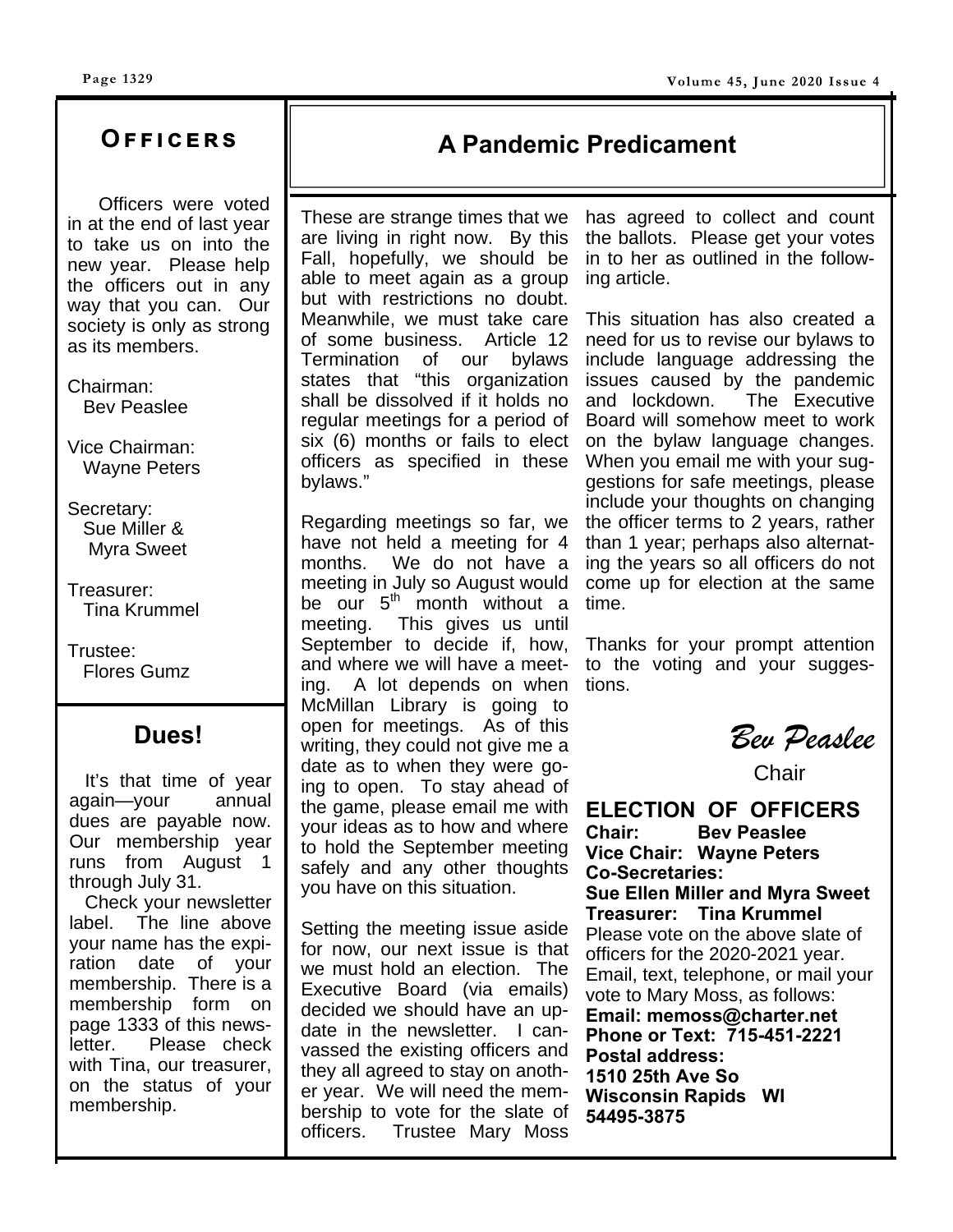

#### **How to Find and Browse Unindexed Records at Ancestry – The Better Browsing Checklist**  by Lisa Cooke Nov 17, 2019

*Browse-only collections at Ancestry and other genealogy websites are sometimes viewed as inaccessible, but they are actually a hidden treasure. Learn how to access these browse-only collections at Ancestry and expand your family history research.* The good news is that Fami-

lySearch is not alone in offering browse-only content. Ancestry.com also has browse-only collections of digitized records.

Knowing how to search and browse records effectively is critical because you shouldn't just rely on hints. Ancestry, for example, only provides hints from about the top 10% of their most popular databases. That means if you only spend time on reviewing hints, you're missing a massive amount of genealogical information available in all of the other records.

Typically you'll be using the search feature to find those other records. However not all records are searchable. That's because after the long process of acquiring the rights to digitize and publish a genealogy record collection, it takes even longer to get them indexed for a variety of reasons. Thankfully, Ancestry doesn't always make us wait to gain access to them until the indexing is complete.The digital images are published without an index.

This means they are not searchable by names and other keywords. Therefore, it can take some time to locate a record within one of these collections. But I think you'll agree it's more convenient to look through them from the comfort of your own home rather than renting microfilm or traveling to a far off location!

Here's your checklist for better browsing.

#### **HOW TO FIND BROWSE-ONLY RECORDS AT ANCESTRY**

While Ancestry.com doesn't make it quite as easy as FamilySearch to find browse-only or partiallyindexed databases, it's still very much worth the effort.

**1. Head to the Card Catalog**  From the main menu on the Ancestry website, select *Search > Card Catalog*.



#### **2. Search and Filter**

In the upper left corner you can search the catalog by title and / or keyword. However, if you know the type of record you are looking for, such as military records, the best place to start is filtering by that category. If the list is long, you can then search within that category by keywords.

#### **3. Determining if the Records are Searchable** If you

don't see a search box on the left side, then you can assume that this collection has not yet been indexed and therefore isn't searchable by keywords and other data. Instead you will see typically see the

source information box at the top.

#### **HOW TO FILTER BROWSE-ONLY GENE-ALOGY RECORDS**



amcestry Home Trees Search DNA He

*tion* **Box** O n the right side of the screen you will see a Browse this Collection box. The

**1.** *Browse This Collec-*

filtering options presented will depend on the way the collection is organized.

In the case of the Nevada County Marriage database, a drop down menu allows you to filter by county.

#### **2. Make a Selection**



As you can see in my exam-

ple, once I selected a county I can also filter down by record books. So even though you can't search names, you can often zero in on the portion of the collection most relevant to your search.



#### **HOW TO BROWSE RECORDS AT ANCES-TRY.COM**

Once you have selected the available filters, you'll find yourself in the digitized records. They are displayed in a filmstrip layout which will come in quite handy for navigation through the pages. Navigation is crucial since we can's search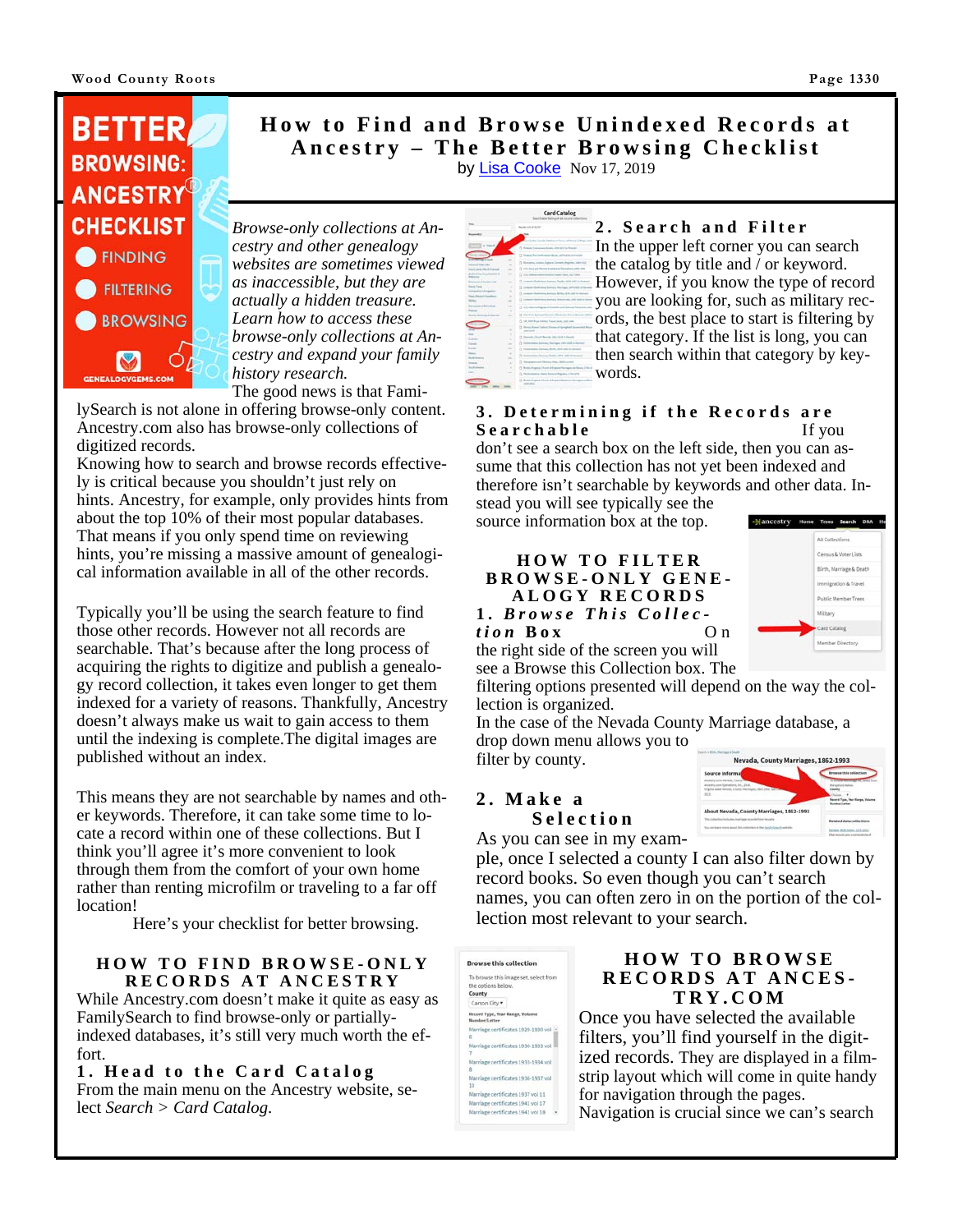by names and keywords. Let's take a closer look at the ways you can navigate:

#### **Finding the Filmstrip**

If you don't see the filmstrip view, click the filmstrip icon:

Many records that were originally bound in books like this collection include index pages. In this book the index appears at the beginning. If you look closely at the filmstrip images it's easy to spot where the index lists are and where the records begin.

So even though Ancestry hasn't had the chance to index the records yet, they are indexed in the book. This will make the job of browsing for the records you need even easier.

The "About" box on the card catalog entry often includes important information about whether or not the collection has an index. One example of this is the Cana-<br>canada, Photographic Albums of Settlement,<br> $\frac{da}{1892.1917}$ 



da, Photographic Albums of Settlement, 1892-1917 record collection. It is a browse-only series of digitized photo albums by Canada's Department of the Interior between 1892 and 1917. The collection description includes very useful instructions such as: "At the beginning of each

album, you will find a table of contents with a brief description of each photograph and the photograph number. Use these tables to help you browse to the photograph of interest." As you can see, taking a few extra moments to read about the collection can make browsing it much easier.

#### **Save Time When Browsing Between Volumes**



Remember that Browse this Collection box on the right hand side of the card catalog entry page? (See the Browse this Collection box image 6 images above.) This handy menu is also embedded in the record viewer. If you need to switch to a different book, album or other portion

of the collection, you don't have to hit the back button and start over. Instead, at the top of the viewing page, click the volume or collection you are currently viewing (this appears as a sub-title under the main title of the collection.) A browse structure menu will appear showing you all the other options within the collection. Just click the one you want and you will be instantly switched over. Think of it as pulling a different volume of a series

 **Browsing Indexed Records**  There will be times when even though a record collection is indexed, you may still want to browse it. Browsing isn't just for unindexed records. Many genealogy gems can be found by browsing a database that you've already searched. You may spot neighbors of interest, other surnames from your family tree, and more. So even when you are working with a record collection that has a search box, look for the browsing option in the right column.

#### **HOW TO FIND THE NEWEST RECORDS AT ANCESTRY.COM**

The records most likely to not yet be indexed, and therefore browse-only, are the newest records added to Ancestry. If you're looking to bust through a brick wall, here's a great way to find the newest records that just might do it.

#### **1. Go to the Card Catalog**

From the main menu on the Ancestry website, select *Search > Card Catalog*. **2. Sort the Records** 



In the right hand corner you'll find a *Sort By* menu. Select *Date Added*.

#### **3. Newest Record View**

The Card Catalog will now be presented in the order in which the records were added. The newest records will appear at the top of the list.

#### **4. Filter the List** Use the filters

along the left side of the page to filter the collections by record type, location, and date. Then use the search boxes to target keywords. This will give you results that include your keyword

|                        |    | <b>MachuChema machy</b> |             |                                                            | Browse this collection                              |
|------------------------|----|-------------------------|-------------|------------------------------------------------------------|-----------------------------------------------------|
| First & Middle Name(d) |    | Last Marie              |             | To browse this image set, select from<br>the system below. |                                                     |
| Euro                   | bы | <b>Nunth</b><br>--      | <b>Saar</b> | Lacation                                                   | <b>Sans Bango</b><br>1840 Jun 19-1840 Jan 30        |
| Death                  |    | ٠                       |             | Ohn County, Sloke Co.                                      | 1845 Jan 30 1847 New OK<br>1847 Nev 84-1849 New 21. |
| Any Event              | ٠  | ٠                       |             | City, County, State, East                                  | 1849 Nov 01-1851 Aug 08<br>1851 Aug 10-1851 Nav 11. |
| Keyword                |    |                         |             |                                                            | 1953 Mar 13-1854 May 01<br>1854 May 01: 0854 Sep 27 |

starting with the newest collections.

*"from Lisa Louise Cooke's Genealogy Gems at www.GenealogyGems.com, home of the free Genealogy Gems Podcast"*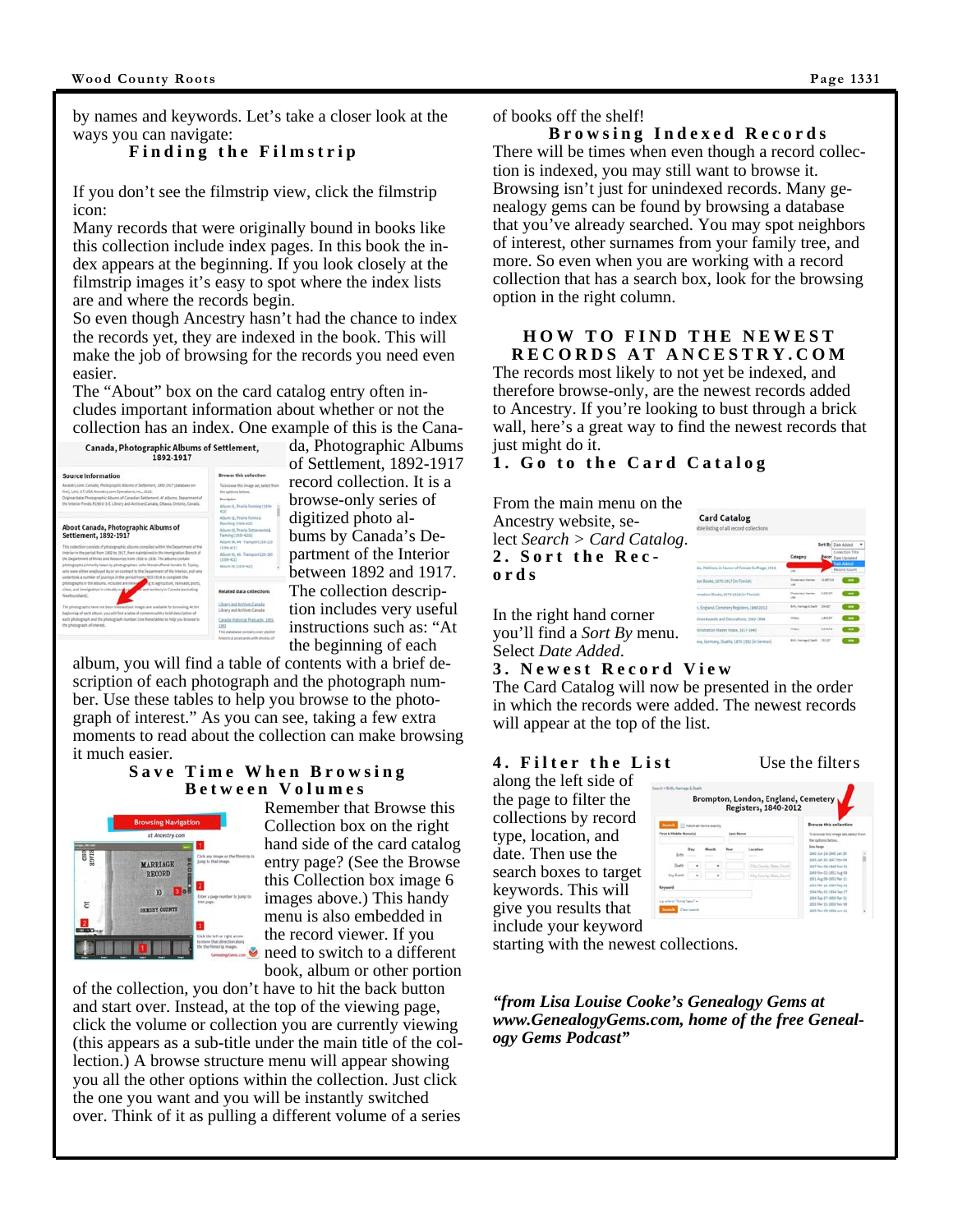City Dray and Kaudy Mfg. Co., makers of fanning mills, milk safes, caskets, and saloon fixtures

Mathias Kaudy is standing in front of the teamster wagon pulled by the draft horses, as "pints were hoisted" in celebration of a completed saloon fixture. He was a cabinetmaker and made the large bar front on the wagon. His son, Mathias Jr. is there as well. Another son, John Botey Kaudy was later sheriff of Clark County, Wisconsin. Front Right: Mathais Kaudy (b1831, Loraine, Fr., d 1916, Weston Twp. Clark Co., second right: Mathais Kaudy Jr. the others are employees of City Dray and Kaudy Mfg. Co., makers of fanning mills, milk safes, caskets, and saloon fixtures and located in Colby Wisconsin.

I am a descendant of Mathias Kaudy, who was born in Manderen, France in 1832. He died 10-7-1916 in Clark County, Wisconsin. John Botey Kaudy, (b.1857 & d. 1920) are both buried in Weston East (now known as "Chapel Hill") Cemetery in Christie, Weston Township, Clark Co., Wisconsin.

His daughter (my grandmother), Mary Sylvia Kaudy married Robert E. Foote.

This picture was shared with me by my Uncle Dan Oleson, he knows I am a history nut. There are two emails (one is in the USA the other I think is in France) that I read, if you are interested in this family You can see it when you go to the Clark County Site.

### **Queries**

**Roberta Stewart sent:** Any Help would be appreciated. Victoria LaPado Zelin (Zelienski) DOB Oct 1, in Russian occupied Poland, came to Chicago at 9 months old. Married Edmund Zelin in chicago, died in Chicago in 1955 or 67. Children:

Edward, married Augustine, Children Robert and William

Louis, Alphonse, Longene (female) Victoria, married LeRoy Hauflaire, found info on census for her bur nothing else. Owned home on Whipple St. Chicago

https://www.wiclarkcountyhistory.org/0data/2/2304.htm https://www.wiclarkcountyhistory.org/

Be sure to check out our neighboring county resources.



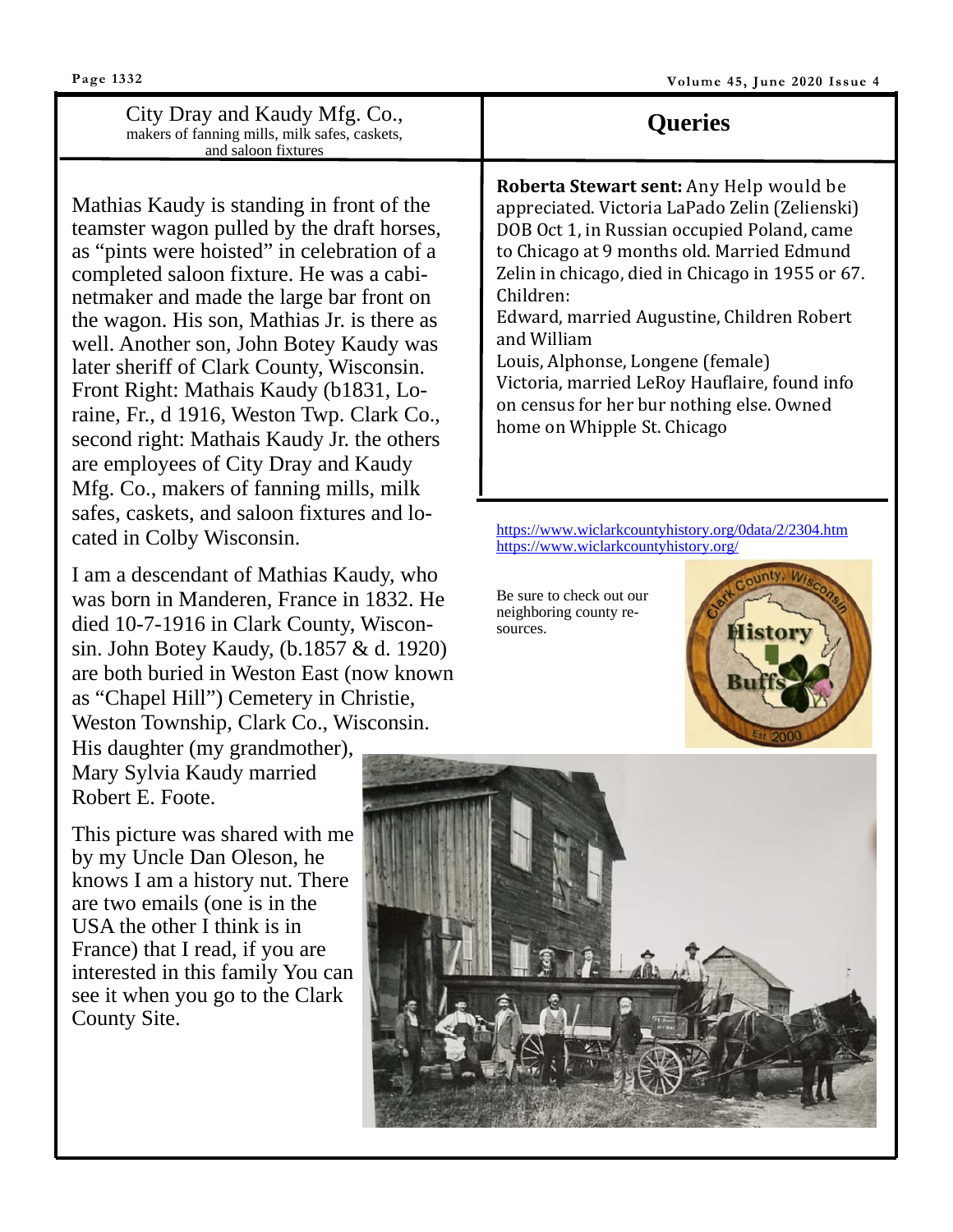### **Comments made in the Year 1957**

Most of you should remember some of these. Compared to today…

- "I'll tell you one thing, if things keep going the way they are. It's to be impossible to buy a week's groceries for \$20."
- "I'm afraid to send my kids to the movies any more. Ever since by with saying 'damn' in 'gone With The Wind' it seems every new movie has either "hell" or "damn" in it. "
- "Have you see the new cars coming out next year? It won't be long before \$5000 will only buy a used one."
- "Did you hear the post office is thinking about charging a dime to mail a letter?"
- "If cigarettes keep going up in price, I'm going to quite. A quarter a pack is ridiculous."
- "If they raise the minimum wage to \$1, nobody will be able to hire outside help at the store."
- "When I first started driving, who would have thought gas would someday cost 29 cents a gallon. Guess we'd be better off leaving the car in the garage."
- "Kids today are impossible. Those ducktail haircuts make it impossible to stay groomed. Next thing you know , boys will be wearing their hair as long as girls."
- "If they think I'll pay 50 cents for a hair cut, forget it."
- "I read the other day where some scientist thinks it's possible to put a man on the moon by the end of the century. They even have some fellows they call astronauts preparing for it down in Texas."
- "Did you see where some baseball players just signed a contract for \$75,000 a year just to play ball? It wouldn't surprise me if someday they'll be making more than the president."
- "No one can afford to be sick any more, \$35 a day in the hospital is too rich for my blood."
- "I never thought I'd see the day all our kitchen appliances would be electric. They are even making electric typewriters now."
- "It's too bad things are so tough nowadays. I see where a few married women are having to work to make ends meet."

|                                                   | <b>MEMBERSHIP FORM</b> |  |  |
|---------------------------------------------------|------------------------|--|--|
| DETACH AND MAIL WITH A CHECK FOR \$15 PAYABLE TO: |                        |  |  |
| HEART O' WISCONSIN GENEALOGICAL SOCIETY           |                        |  |  |
|                                                   | P.O. Box 1565          |  |  |
| WISCONSIN RAPIDS WI 54495-1565                    |                        |  |  |

|                                                                                                                                                                                                                                                                                                                                                                                                                                                                             | State: _______ Zip Code: ______________ |
|-----------------------------------------------------------------------------------------------------------------------------------------------------------------------------------------------------------------------------------------------------------------------------------------------------------------------------------------------------------------------------------------------------------------------------------------------------------------------------|-----------------------------------------|
|                                                                                                                                                                                                                                                                                                                                                                                                                                                                             |                                         |
| New members only: You may have one free surname search if you reside outside of Wood County, WI (a \$10 value).                                                                                                                                                                                                                                                                                                                                                             |                                         |
|                                                                                                                                                                                                                                                                                                                                                                                                                                                                             |                                         |
| The membership list is published once per year in the December newsletter. We ask that you give permission for us to pub-<br>lish your address, telephone number, and e-mail address by responding to the following questions. (Please clearly circle<br>your answer; if no response is given, we will automatically publish): I wish to have the following published in the December<br>newsletter: my address? Yes No; my phone number? Yes No; my e-mail address? Yes No |                                         |

Members may submit one free query per year, which will be published in the Society's newsletter in order to contact others researching the same ancestors. It should be 50 words or less, not counting the name and address of the submitter. Members and non-members may submit additional queries at the rate of 10 cents per word.

Please enclose a self-addressed, stamped envelope if you want a membership card mailed to you. Thanks.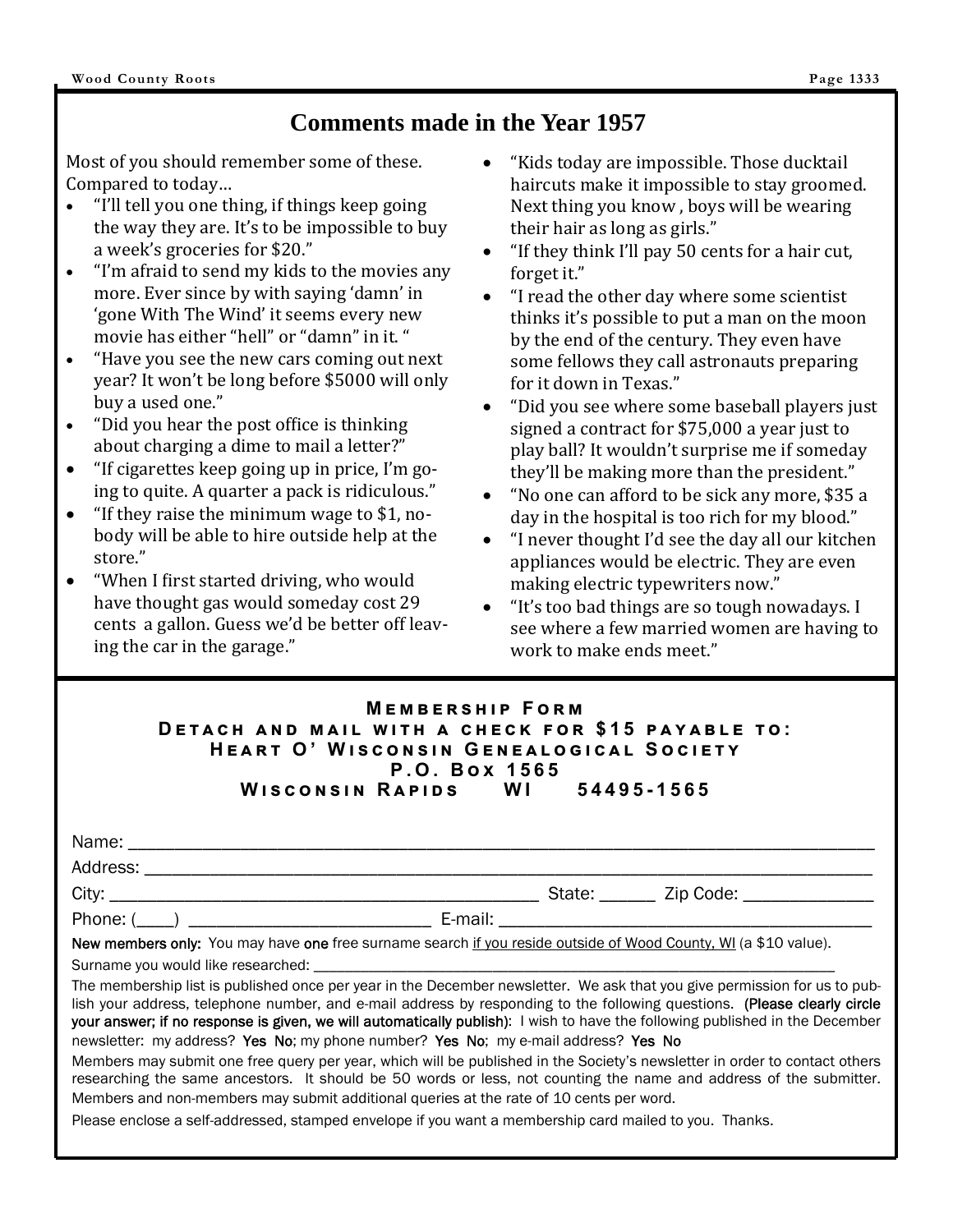## CALENDAR OF EVENTS

*July 18, 2020 No meeting, Enjoy the summer!* 

### *Again be sure to register you vote:*

### **ELECTION OF OFFICERS**

**Chair: Bev Peaslee Vice Chair: Wayne Peters Co-Secretaries: Sue Ellen Miller and Myra Sweet Treasurer: Tina Krummel** 

Please vote on the above slate of officers for the 2020-2021 year. Email, text, telephone, or mail your vote to Mary Moss, as follows:

| Email:                 | memoss@charter.net             |  |  |
|------------------------|--------------------------------|--|--|
| <b>Phone or Text:</b>  | 715-451-2221                   |  |  |
| <b>Postal address:</b> | <b>1510 25th Ave So</b>        |  |  |
|                        | Wisconsin Rapids WI 54495-3875 |  |  |

*Membership note:* 

*Due to the Pandemic Meetings are cancelled temporarily, but when they do resume we will follow the regular day and time.* 

*The third Saturday of the month from August through June (skipping January). At 9:30 a.m. At McMillan Memorial Library As a committee we have changed our meeting date and time temporarily to see if attendance would rise. We are in need of encouraging new members and activity from members who are in the Wisconsin Rapids Area.* 

*We would like your input. You can email, or mail our President.* 

*Email:* info@howgs.org

*U.S Mail : Heart O' Wisconsin Genealogical Society P.O. Box 1565 Wisconsin Rapids, Wisconsin 54495-1565*

*Look for us on Facebook.com* 

*Heart O' Wisconsin Genealogical Society.* 

*It is a now an open group so please check it out.*